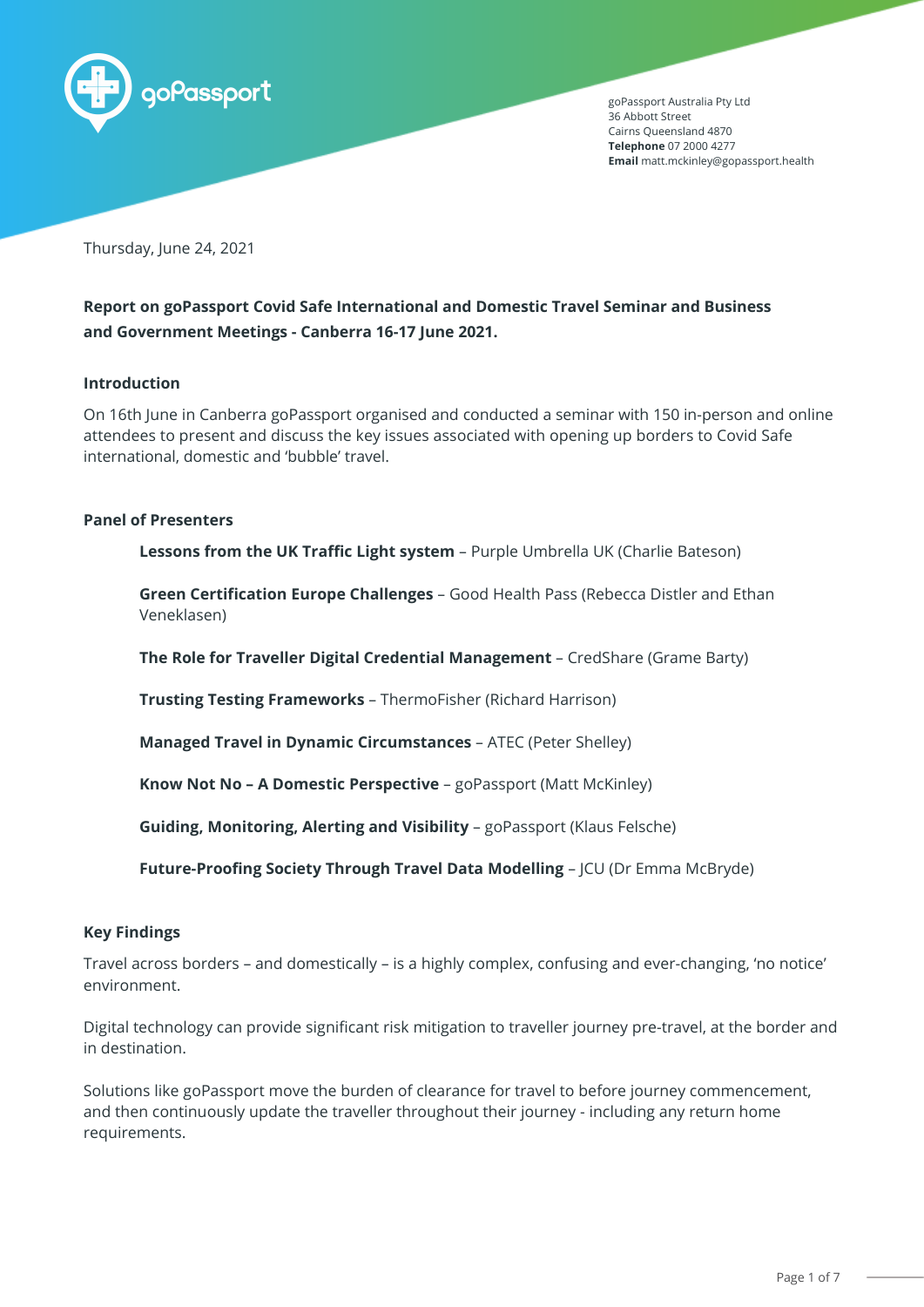Good Health Pass is an independent, international organisation providing global collaboration on the path forward for Covid safe travel.

Good Health Pass, goPassport and CredShare all emphasised the importance of an individual having the ability to capture and manage all of the credentials required for travel at the border and in destination – not just Covid testing and Immunisation Certificates. A tool set that enables 'selective disclosure' by travelers and 'verified credentials' is key. Privacy issues around individual health data will require Government policy introduction.

Digital Solutions like goPassport can provide a valuable tool to assist the Government and industry to encourage the uptake of business, and international travel as well as the immediate return of international students and overseas skilled labour. Without such a capability opening up of Australian borders will continue to be challenging and uptake is unlikely to accelerate in 2021 or 2022.

The requirement for Covid safe travel technology solutions is less than a year old.

Different technology options each with their own solution focus are emerging. The travelling public seeks clarity on which solutions are viable - and for what purpose they will require them. Apple for example will not permit applications in its store that have not been recognised by an appropriate authority. In Australia then the Federal government is encouraged to:

- Create an accreditation framework, not unlike the myGovID Trusted Digital Identity Framework, but where different technology solutions can be categorised and endorsed by an independent authority as being secure and trustworthy, for the purpose they claim.
- Extend the Australian Immunisation Record (AIR), My Health Record Covid 19 Immunisation Certificate by allowing individuals to consent and share immunisation records from the AIR to third party digital wallets in order that a traveller can have faster access to the certificate for reuse, in any number of requirements, that they may have. This approach seems analogous to accounting system software having access to the Australian Taxation Office systems for client purposes.

Australia's current internal border, domestic and bubble travel management framework represents in microcosm the variations in approaches to travel management.

Many Australians are very familiar with the challenges associated with domestic, interstate travel. The risk of being subject to no-notice isolation is a major – and unnecessary - barrier to Australian tourism, international student, family-related and business travel.

The goPassport response has been to develop a cut-down version of its international product for use in Australia and New Zealand. The product, Know Not No, will be released in July 2021.

## **End of Report**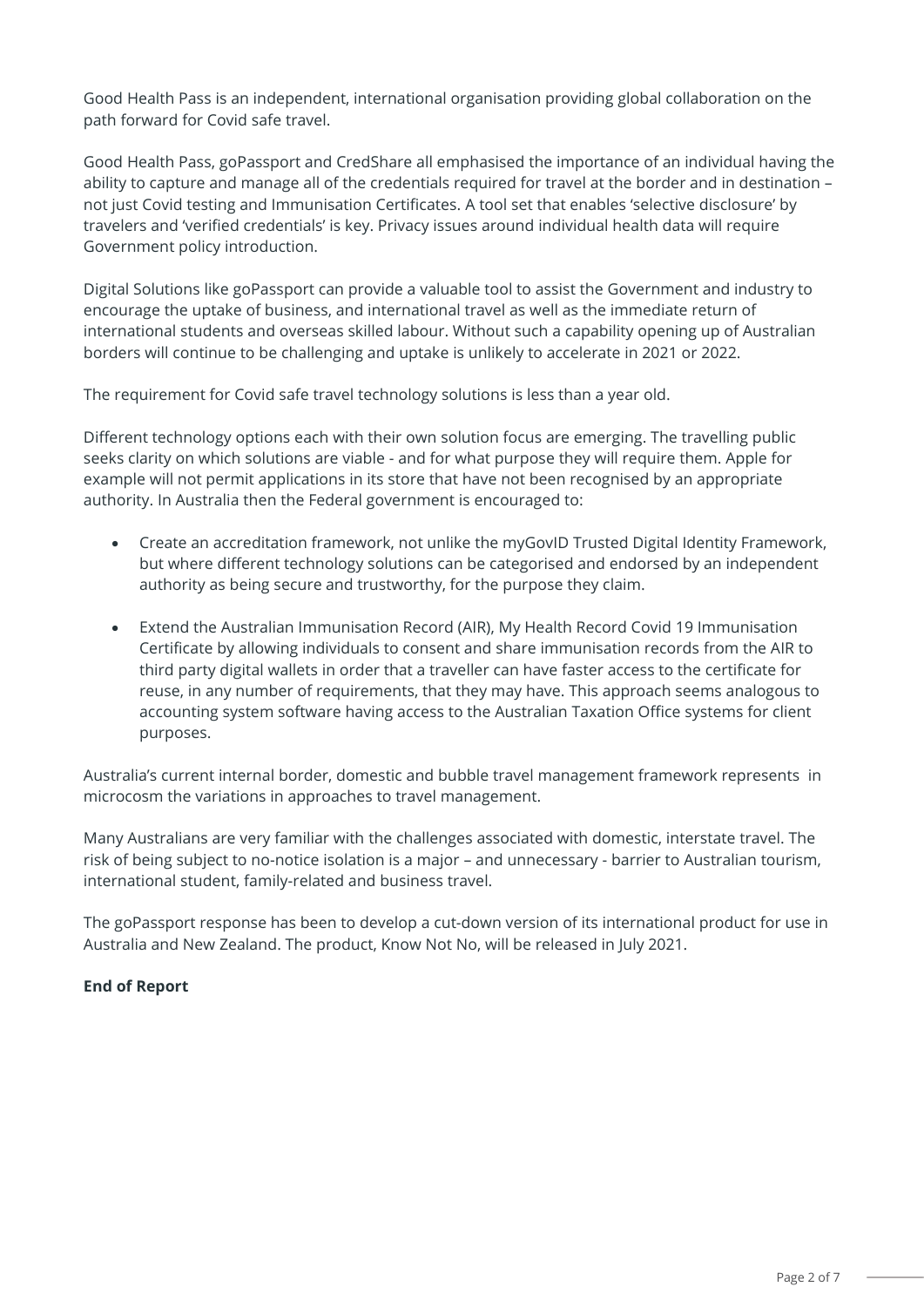### **Attachment A:**

Key Findings: goPassport Seminar - Requirements for International and Domestic Borders to Open Safely

### **Attachment B:**

Seminar Programme

### **Attachment A:**

goPassport Seminar - Requirements for International and Domestic Borders to Open Safely

Reference: [YouTube Video of Seminar](https://www.youtube.com/watch?v=T1FE8AXArb0) (https://www.youtube.com/watch?v=T1FE8AXArb0)

#### **1. Overview**

There is considerable variation across the globe with economies facing different positions in dealings with the pandemic. This also reflects government and industry responses with the emergence of policies, technological options, and other responses in an endeavour to manage the pandemic and post-pandemic travel environment.

Australia is now in an ideal position to leverage the lessons learned and in developing a unique, leading-edge framework that recognises Australian circumstances.

This makes the current work by the Federal government in framing a roadmap out of the pandemic, timely.

The government is now ideally placed to develop a framework that can leverage the energy from the industry while providing regulatory guidance, including appropriate standards and specifications. A component of the framework may be an accreditation model that would ensure that solution providers can deliver expected outcomes.

Considerable global effort has already been expended on developing frameworks such as the Good Health Pass Collaborative Principles, and these can inform the Australian position.

### **2. Traffic Lights for Borders**

The UK 'Traffic Light' border management system is now in operation, and it has become evident that Australia will benefit from that experience.

In particular, travel industry commentary indicated that while 'Green' and 'Red' are easily understood by most, the 'Amber' status needs to be clearly defined.

Predictability and a transparent, science-based process are likely to be accepted by the community.

• There are complexities associated with a traffic-light border system. The UK experience has valuable lessons for Australia.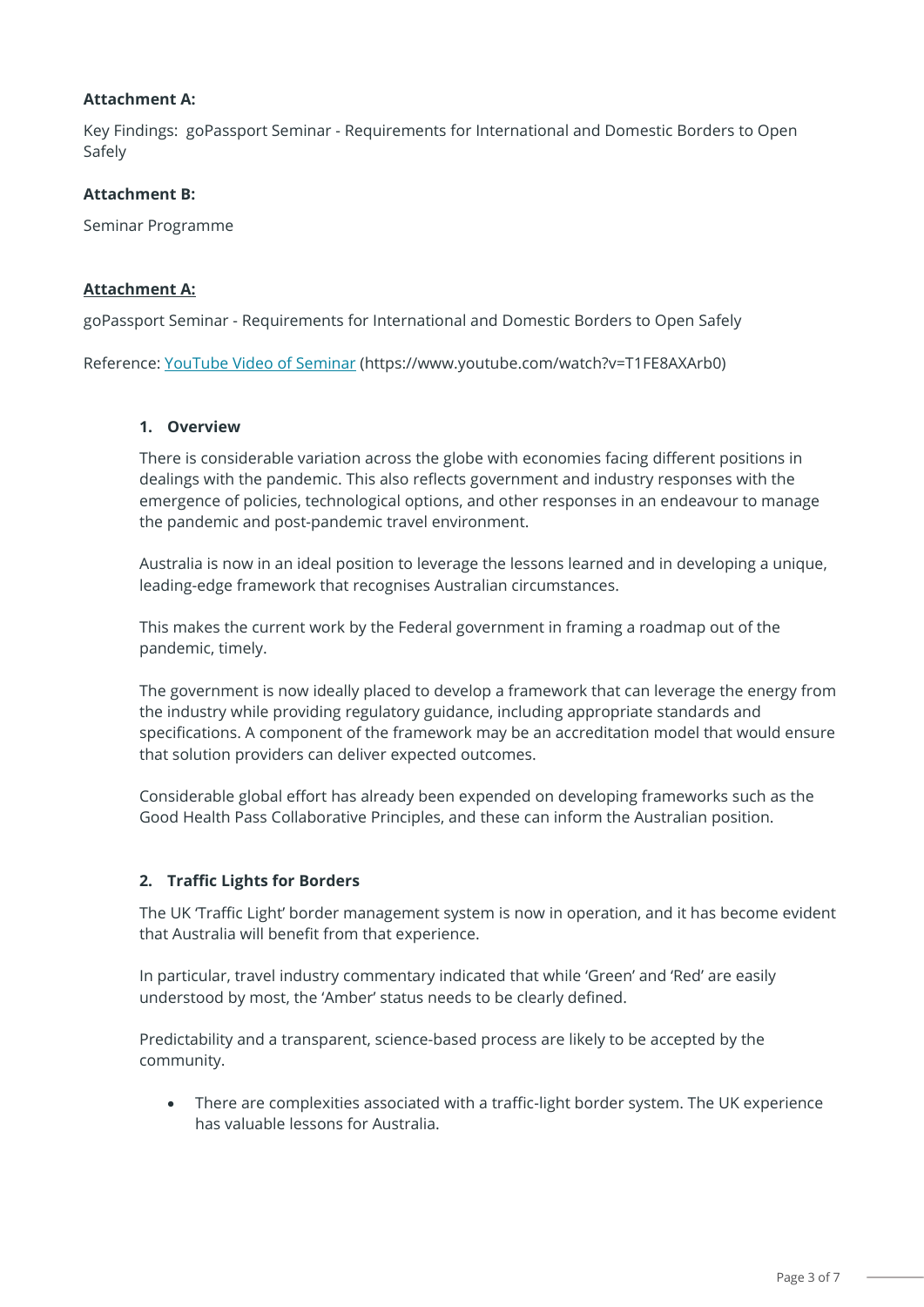- A clear, transparent, and risk-based classification system is needed to provide travellers and the travel industry with the capacity to plan with confidence.
- Early warning of impending changes is required.

## **3. Travel and Health Passes**

Broad, international consultation conducted by the Good Health Pass community has identified that there is broad consensus for concepts such as interoperability, identity management, privacy and data protection, and a need for trusted source data (e.g. vaccination and test results).

Placing the control of personal data into the hands of the individual was seen as paramount - as was the finding that any framework needs to recognise that not all individuals will have access to the latest technologies but should still be entitled to travel.

- A common set of operating principles is required to ensure global interoperability between Health/Travel Pass systems to avoid confusion.
- Travel pass systems need to be able to accommodate different border policies around the world.
- Data managed by travel/health pass systems rely on verifiable, valid data capture at the start of the process to generate and maintain trust.
- The protection of privacy and empowering the traveller with control of their data to determine with whom it is shared is a key attribute.
- A Health Travel Pass system requires equity for all travellers; that is it should not exclude travellers because they do not have a smartphone or access to the internet.

## **4. Trusted Covid-19 Testing Networks**

A cornerstone capability is a trusted testing capability that is accessible and reliable. It was acknowledged that all tests and vaccines have a margin of error.

Any successful system needs to acknowledge the characteristics of tests and testing systems and ensure that the testing outcomes are understood in the travel context.

But the travel context presents unique challenges.

For example, a high rate of false-positive test results can confuse, cause missed flights and congestion at ports. Conducting routine testing of travellers at ports for departure or arrival will place extraordinary pressures on the port, airline, and border management.

Therefore, the traveller should clearly understand, before arriving at the departure port, if they are clear to travel. Important 'clearance' functions will include:

• Reliable source data and identity management to ensure system integrity.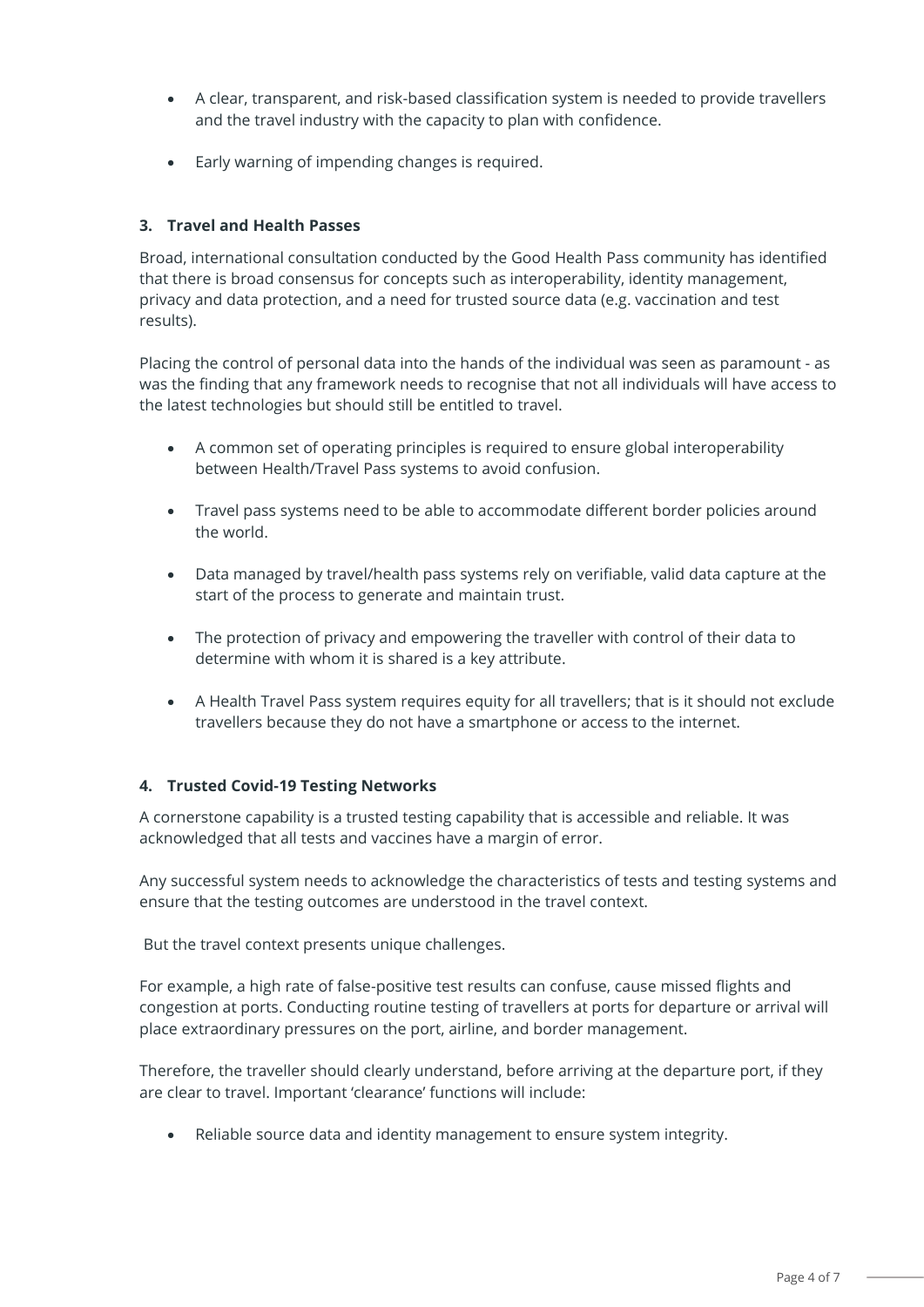- On arrival testing capabilities will still be required to deal with a small number of travellers requiring exception-management.
- The primary focus for traveller 'clearance' must be on pre-travel testing networks to avoid on arrival bottlenecks and chokepoints (and perhaps poor decisions made under the pressure of time).
- Managing the identity of travellers throughout the process is as important as ensuring the reliability of the test results and ensuring that the test appropriate to the situation is used.
- Knowing the status of a traveller before that person arrives at the port enables safe and efficient, risk-based channelling of travellers through ports and avoids cross-infection.

## **5. Empowering Pandemic Research with Travel Data**

The immense value of de-personalised data was highlighted by infectious diseases specialists.

- In the hands of skilled public research groups de-personalised travel data that is linked to testing, vaccination, and health event data can support the rapid analysis of virus characteristics, the effectiveness of tests and vaccines, identification of infection sources, and attack vectors.
- Predictive analytics may be able to identify early signs of an emerging epidemic/pandemic and lead to a fast response to minimise the spread.

### **6. Responding to Changed Circumstances while Travelling**

The Australian travel industry was strongly represented and noted their continuing efforts to find solutions.

Industry stressed the need to re-establish predictability for international travel as a key requirement for sustainable tourism and business travel.

A major feature of future international travel will be digital platforms that inform and guide travellers through a potentially confusing and frequently changing regulatory landscape.

The travel industry can manage the traveller when circumstances force itinerary changes.

- Timely advice is a key enabler for managing changed circumstances.
- Digital platforms, powered by real-time analytics can connect the traveller to travel managers. An itinerary is no longer static but can be changed to reflect changes in risk or the regulatory environment.
- Early-stage travel, utilising a 'managed travel' process, can be enabled using digital platforms. A tightly controlled itinerary can be closely monitored and, when necessary, changed.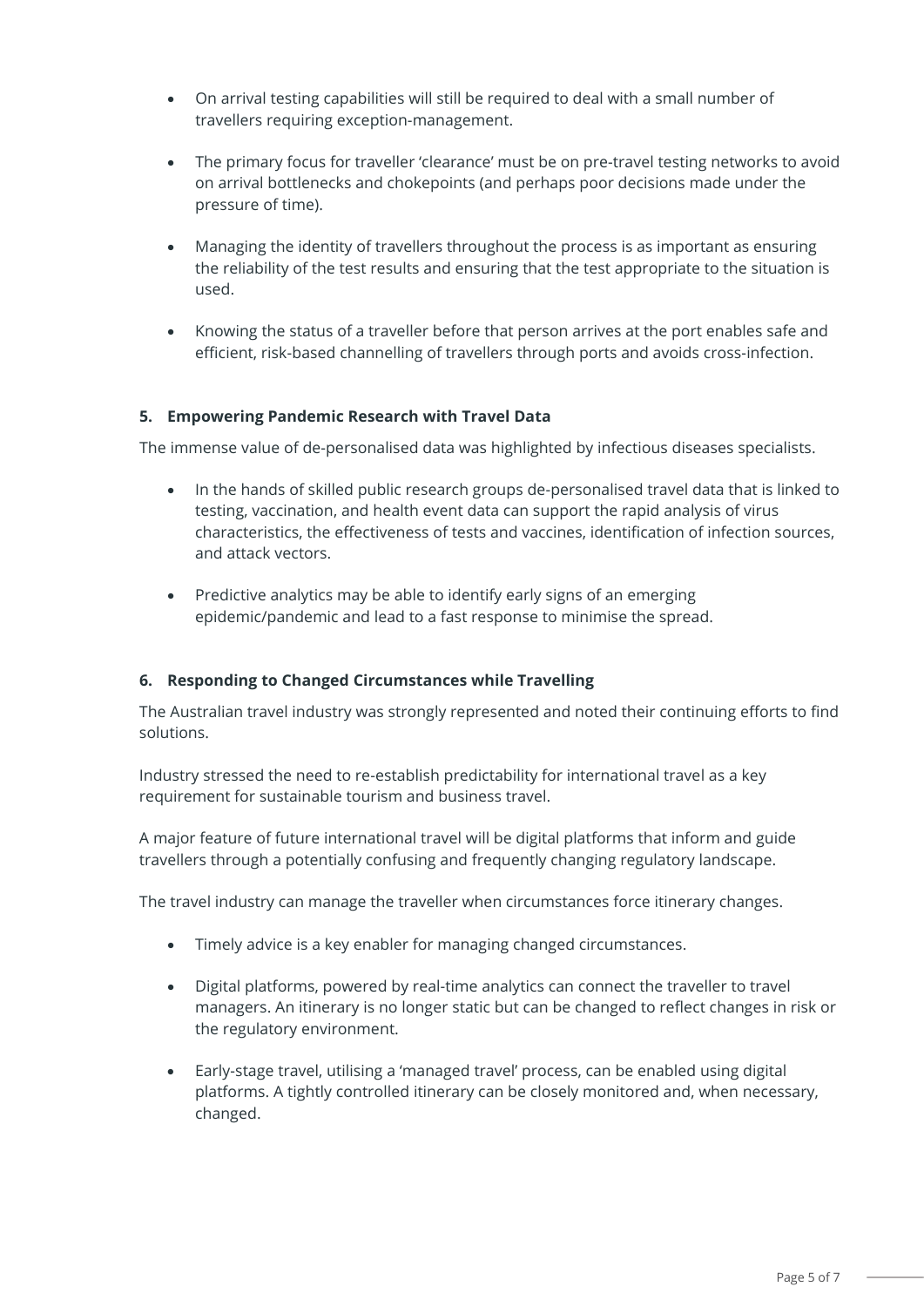## **7. Guiding the traveller: real-time digital solutions will remove the complexity**

The future of international travel provides a range of challenges for governments, the travel industry, and travellers.

There is a need to recognise that rules across the world will differ depending on national policies and prevailing circumstances. For travellers, this is likely to be confusing and is likely to lead to large-scale, if unintentional, non-compliance.

Modern digital solutions can provide step-by-step guidance, monitor compliance, and provide alerts if a traveller veers off track.

## **8. Domestic and 'Bubble' Travel: Creating Traveller Hesitancy**

Australia's current internal border management framework represents in microcosm the variations in approaches to travel management.

Many Australians are very familiar with the challenges associated with domestic, interstate travel. Very short notice State border closures provide travellers with few options to mitigate or adapt their travel plans. Closing a border mid-flight; or considering a Victorian regional holiday traveller to Cairns, moving from the Tullamarine long-term car park to the terminal, as having been in a Greater Melbourne red zone Covid hotspot and subject to 14 days isolation on arrival in Cairns as a result; are two of the more extreme examples.

The risk of being subject to no-notice isolation is a major – an unnecessary - barrier to Australian tourism.

### **9. goPassport Provides a Solution for Domestic and Bubble Travel**

The goPassport response has been to develop a cut-down version of its international product for use in Australia and New Zealand. The product, *Know not No* will be released in July 2021.

- Rapid changes in circumstances and the travel regulatory environment deter people from travelling while those who travel may inadvertently become non-compliant. This even applies to domestic travel in Australia and to and from New Zealand.
- Planning a journey requires a traveller to invest considerable time and effort in researching the plethora of official and unofficial sources.
- The situation can change rapidly and travellers may not be up-to-date.
- While this exists in the international travel environment, even travel across State and Territory boundaries in Australia represents a major information challenge.